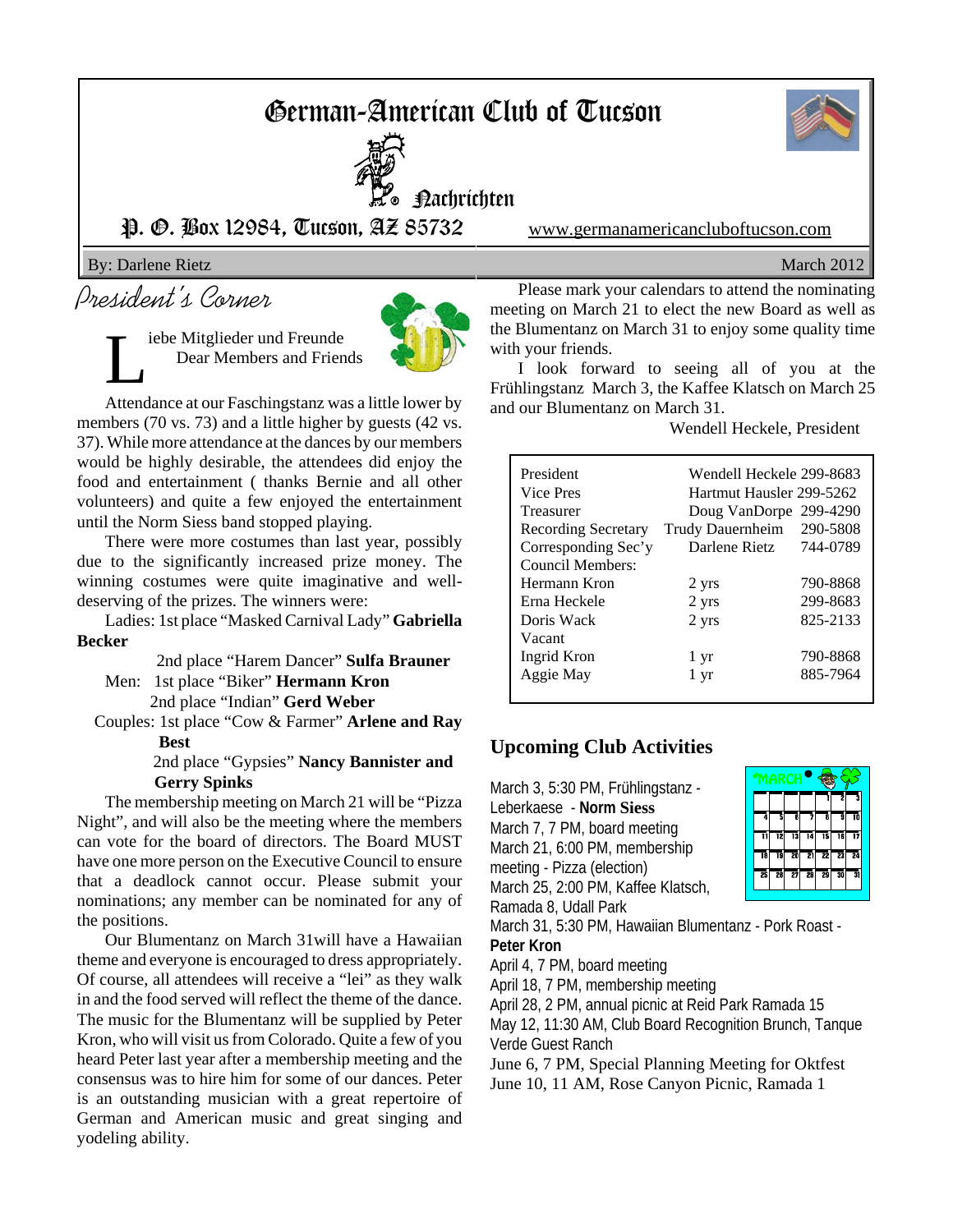## 2 By: Darlene Rietz March 2012

June 23, 6 PM, Stammtisch, TBA

Happy birthday to members celebrating a birthday in **March**



| Vernon Gorter      | 02 |
|--------------------|----|
| Lucille Webb       | 02 |
| Emil Loeffler      | 03 |
| Regina Crisp       | 09 |
| Elfriede Bicknell  | 11 |
| Monika Hueppe      | 12 |
| Inge Lesko         | 13 |
| Joseph Ortenreiter | 18 |
| Darlene Rietz      | 19 |
| Trudy Kocher       | 21 |
| Karl-Heinz Fendt   | 22 |
| Olga Streyar       | 23 |
| Doris Wack         | 23 |
| Brigitte Kaeser    | 27 |
| Robert Wedemeyer   | 31 |
|                    |    |



We are so happy to welcome **Annette and Robert Walter** who joined the club in February.

Our annual picnic will **not** be at the Crisp Ranch this year; it will be at Reid Park Ramada #15 on Saturday,



**April 28**. Take 22nd Street tp

Country Club, go north and take the first exit on the right into the park where there is plenty of parking. It has not yet been decided what meat the Club will be serving. Please bring a dish to share, your own table service, silverware and chairs, as well as a table if you have one. Drinks will be furnished by the club. Attendance is free for members and children of members, but guests over 12 will pay a nominal fee of \$10.00. Guest children under age 6 will be free and from age 6-12 will pay \$5.00. We need to know how much meat to buy so please call Jean at 546- 6663 by April 23 or a sign-up sheet will be circulated at the membership meeting on March 21 so we know how many members and guests are attending.

# **Kaffee Klatsch**

**The date, time, and location are as follows:**

**Date: Sunday, March 25, 2012**

**Time: 2:00 pm (Ramada available all day, can come sooner and make a day of it) Place: Udall Park, Ramada 8 (southeast corner of**

**Sabino Canyon Road and Tanque Verde Road)**

**Every member of the Club is invited to bake a cake which he or she brings to the gathering and donates to the Club to share with all the members.**

**Everyone is encouraged to bring their own table and chairs, dishes, eating utensils, etc. Please, no foam cups, plastic spoons or paper plates. A tablecloth would add a nice touch to the ambiance. Coffee, milk, and sugar to be provided by the Club.**

**Please call Hartmut Hausler at 299-5262 to sign up for this activity.**

### Blumentanz



Our Blumentanz will be on March 31 (**please note new date**) at the FOP at 3445 North Dodge Blvd. Food will be served by club members at 5:30 for only \$8.00 per plate. It will be a Hawaiian theme with food in that theme. Please call Jean Brett before March 26 at 546- 6663 for dinner reservations. Peter Kron will be playing from 7:00 to

10:00 pm. Doors open at 5:30 pm. The entrance fee for paid up members will be \$6.00; non-paid up members and guests will pay \$8.00. This will be our last dance until Oktoberfest so let's all come and have a great time. See the attached flyer for further details.

## **Member News**

Best wishes for a speedy recovery to **Traudl Hall.**



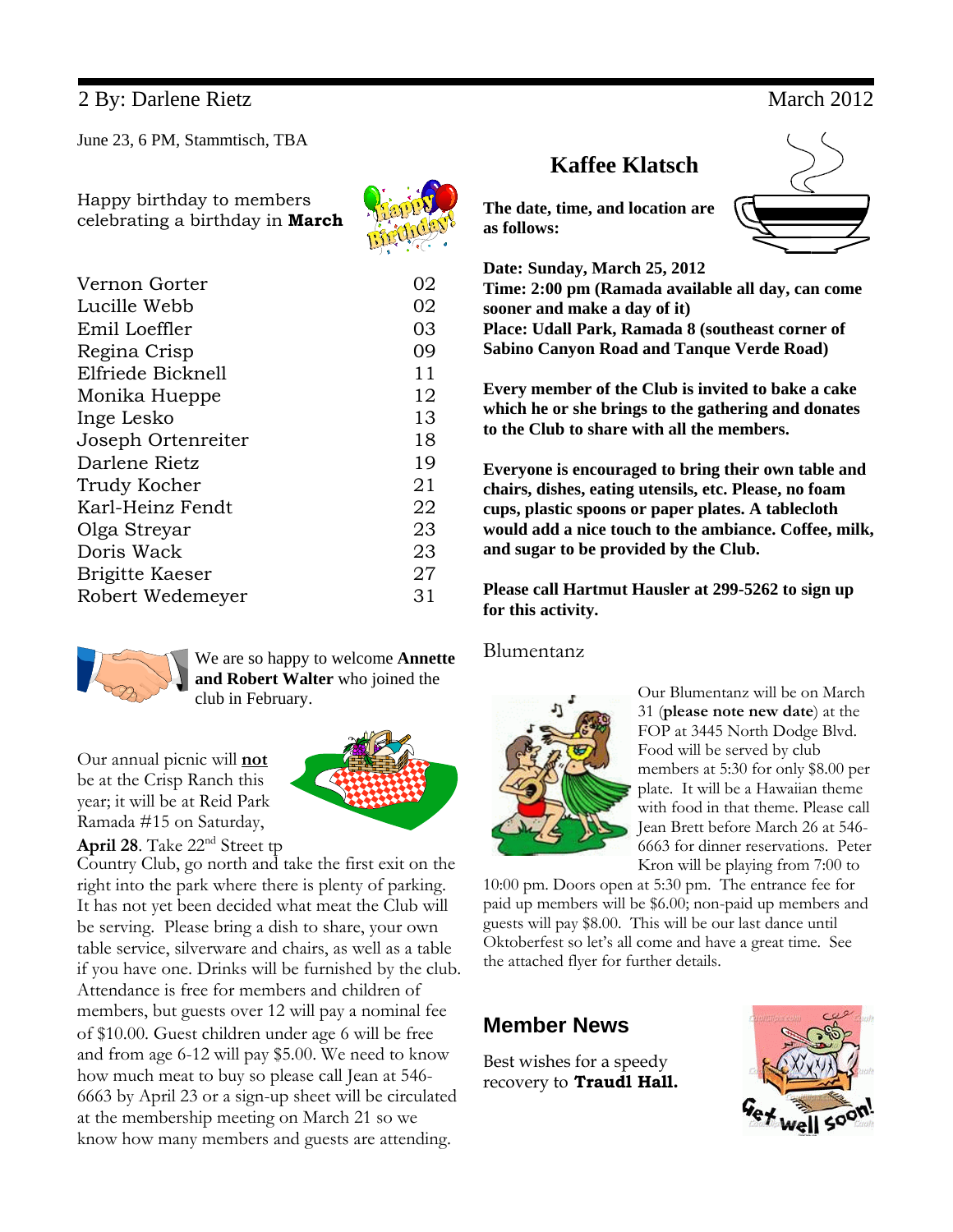## 3 By: Darlene Rietz March 2012



Sincere condolences to **John and Nelly Hobrath** on the recent death of John's brother Frank in

Cleveland.

### **Election of the new board on March 21**



Even though everyone is busy, I urge all the members to attend

the membership meeting on March 21 to elect the new board. We need to ensure a quorum of members to be able to elect the board in a timely manner. Also, please be prepared to submit your input for potential candidates. Anyone can run for any office they choose; let the membership choose who they want on the board.

## **Recipe for 5# Kartoffelsalat**

- 5 lbs. Red potatoes
- 1 lb. Bacon
- 2 tbsp. flour
- 1 c. water
- 1 c. apple cider vinegar
- 1 tbsp. + 1 tsp. salt
- 2 tbsp. sugar
- 1/2 onion, sliced thin and diced

1 tbsp. + 1 tsp. chopped fresh or dried parsley

Scrub potatoes but do not pare; cook until tender in boiling salted water; set aside to cool. Meanwhile, fry bacon until very crisp, remove from fat and crumble. (I cut it in 1/4 inch pieces before I fry it.) Drain bacon grease, leaving small amount with drippings in pan; add the flour and blend well; then gradually stir in the water and vinegar. Cook over direct heat, stirring constantly until the mixture boils and thickens. Add salt, sugar and thinly sliced and diced onion. Peel and thinly slice potatoes, add bacon to potatoes and pour on the hot dressing. Sprinkle with parsley. Mix well, serve warm.

### Thanks for your contributions

For any club to continue to prosper and be successful, the help of many volunteers is required. The following members deserve a big "THANK YOU" for their contributions with either hands-on activity, donations to the Club, or both at the "Faschingstanz".

I realize that several other members also may have made contributions even though they were not on my list of volunteers. I apologize for any omissions and thank those contributors as well. Please, in the future, let me know about your contribution so I can properly recognize you in the name of the Club for your commitment. Thanks again.